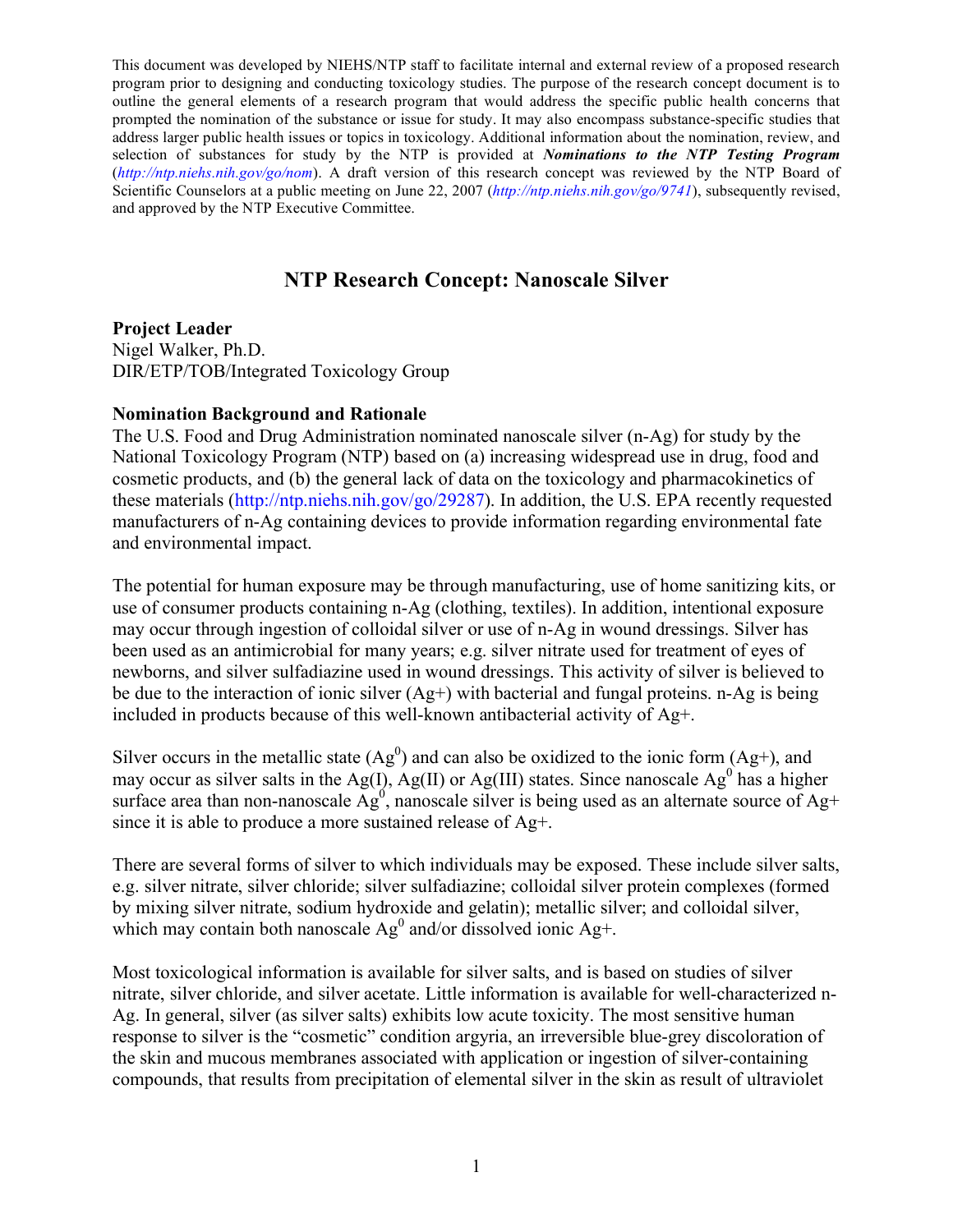light (UV) mediated photoreduction of ionic silver. Current guidelines for permissible levels of Ag in water (0.1 mg/L) are based on argyria in humans.

 Published case reports note that ingestion of colloidal silver preparations over long periods results in argyria in humans. "Colloidal" silver may contain primarily nanoscale particles of contained primarily  $Ag<sup>0</sup>$  (and if so what particle size) or contained significant quantities of  $Ag<sup>0</sup>$ , whereas in other cases it may be primarily Ag+, depending upon how it is made. For the case reports of agyria induced by "colloidal silver", it is not known if these colloidal preparations ionized Ag+.

 The relationship between particle sizes, ionization to Ag+ and comparative absorption, distribution, metabolism and elimination (ADME) of  $\overline{Ag}^0$  and  $\overline{Ag}^+$  *in vivo* is not known. While silver nitrate and other silver salts may be useful surrogates for the potential toxicity of Ag+ formed from ionization of Ag<sup>0</sup>, there is insufficient data to evaluate whether the potential no adequate data on carcinogenicity, immunotoxicity, neurotoxicity, reproductive toxicity, developmental toxicity, or the potential role of particle size on the development of any adverse toxicity of n-Ag is due solely to the production of Ag+ or if there are effects of the nanoscale particles of  $Ag^0$  itself. With regard to long-term exposure to well-characterized n-Ag, there are response.

## Key Issues

 For nanoscale materials the dose metric related to observed effects is a key issue. Particle number-based and surface area-based metrics increase with decreasing particle size and as such mass-based potency of nanoscale materials may differ from that of materials of larger size, but surface area-based potency may not. Some studies have shown that surface area-based metrics may be more appropriate for the comparison of potency of pulmonary toxicity of some metal oxides. While this may not be applicable to all nanoscale materials or all routes of exposure, it indicates that other dose metrics that scale with physicochemical properties, rather than the mass of nanoscale material, should be considered in the interpretation of dose-response data. Consequently, experimental approaches may require the comparative analysis of multiple forms of a given nanoscale material of similar composition but varying in particle size, coatings, shape, or other physicochemical parameters.

### Proposed Approach

Hypothesis to evaluate are:

- The toxicity profile of nanoscale silver is the same as that of  $Ag+$ ; i.e. that the biological responses are due to Ag+ formed from the ionization of  $Ag^0$  to Ag+.
- The pharmacokinetics of nanoscale silver are the same as for silver salts such as silver nitrate, a highly ionized silver salt.
- • Differences in potency of different sized particles of nanoscale silver are due to the relative differences in ionization to Ag+. This is due to the fact that smaller particles have higher surface area per unit mass and a corresponding higher proportion of Ag+ per unit mass.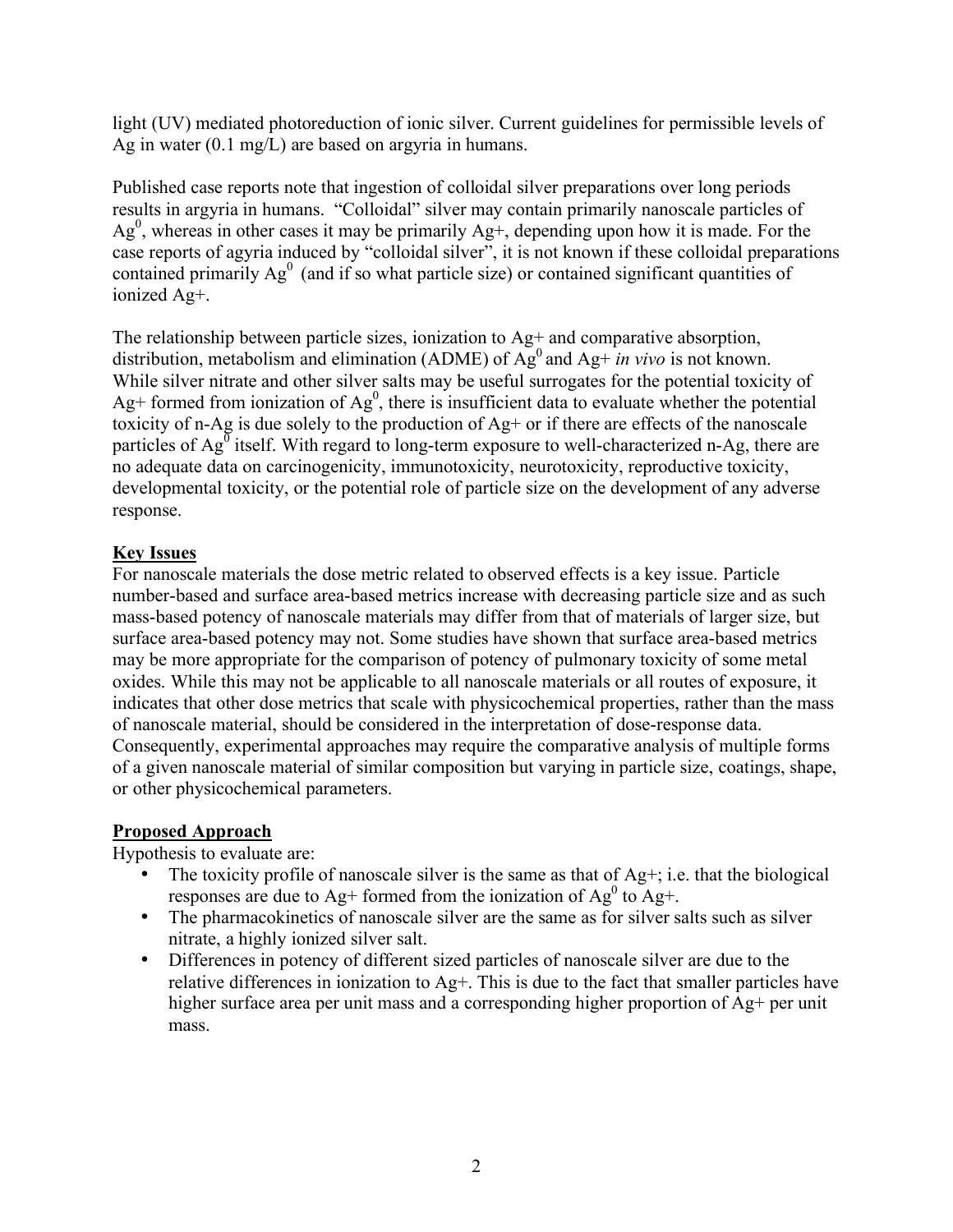### Specific Aims

### 1. Characterize the relationship between nanoscale silver particle size and degree of ionization to Ag+.

We propose to determine the proportion of  $Ag^0$  that is ionized to  $Ag^+$  *in vitro* and in biological media using Ag<sup>0</sup> of at least 3 sizes, spanning from <10 nm to > 100 nm. These data will inform the selection of appropriate particle sizes and the design of subsequent *in vivo* studies such that comparisons can be made on equivalent doses of Ag+.

#### 2. Evaluate the effect of particle size and ionization state on the pharmacokinetic profile of nanoscale silver.

We propose to compare at least two sizes of Ag<sup>0</sup> (including <10 nm to > 100 nm) and one Ag+ species (e.g. silver nitrate as a highly ionized silver salt) and conduct time course and tissue disposition studies in rodents (rats and mice). We propose to evaluate tissue disposition after multiple routes (oral, dermal and intravenous) of administration. These studies will include quantitation of both  $Ag^0$  and  $Ag^+$  in tissues using established methods for analyses and, if feasible, location within tissues of  $Ag^0$  and  $Ag^+$ . In addition, given the role of photoreduction of silver in the development of argyria, consideration will be given to the potential inclusion of specific UV-exposed groups to assess the impact of UV on the relative tissue distribution of  $Ag<sup>0</sup>$ and Ag+ in the skin, after subchronic exposure.

### 3. Evaluate the effect of particle size and ionization state on the toxicological profile of nanoscale silver *in vivo*.

We propose to compare two particle sizes of  $Ag^0$ , and one  $Ag^+$  species, using pharmacokinetic data to inform a study design that allows comparisons to be based on both equivalent mass dose and expected internal Ag+ dose. We propose to evaluate and compare the toxicological profile after subacute, subchronic and chronic exposure in rodents. Studies should include an evaluation of potential systemic toxicity and organ specific toxicity and the potential for toxicity to the immune and nervous systems. This is justified by known effects and distribution of silver salts. Consideration of inclusion of an *in utero*/perinatal exposure paradigm is justified based on the anticipated use pattern in consumer products and that exposure could occur during pregnancy.

#### Significance and Expected Outcome

 While the extent of human exposure to nanoscale silver has not been quantified, the increasing use of nanoscale silver in consumer products increases the probability that a larger number of individuals will be exposed. Additionally, there are known exposures where individuals intentionally ingest nanoscale silver dietary supplements or receive treatment with medical devices containing nanoscale silver.

 In addition, this project integrates with other studies being conducted as part of the NTP Nanotechnology Safety Initiative (http://ntp.niehs.nih.gov/go/nanotech). The intent of this initiative is to understand the potential adverse effects of nanoscale materials before widespread exposure has occurred, to identify key physicochemical properties that govern their safety and to